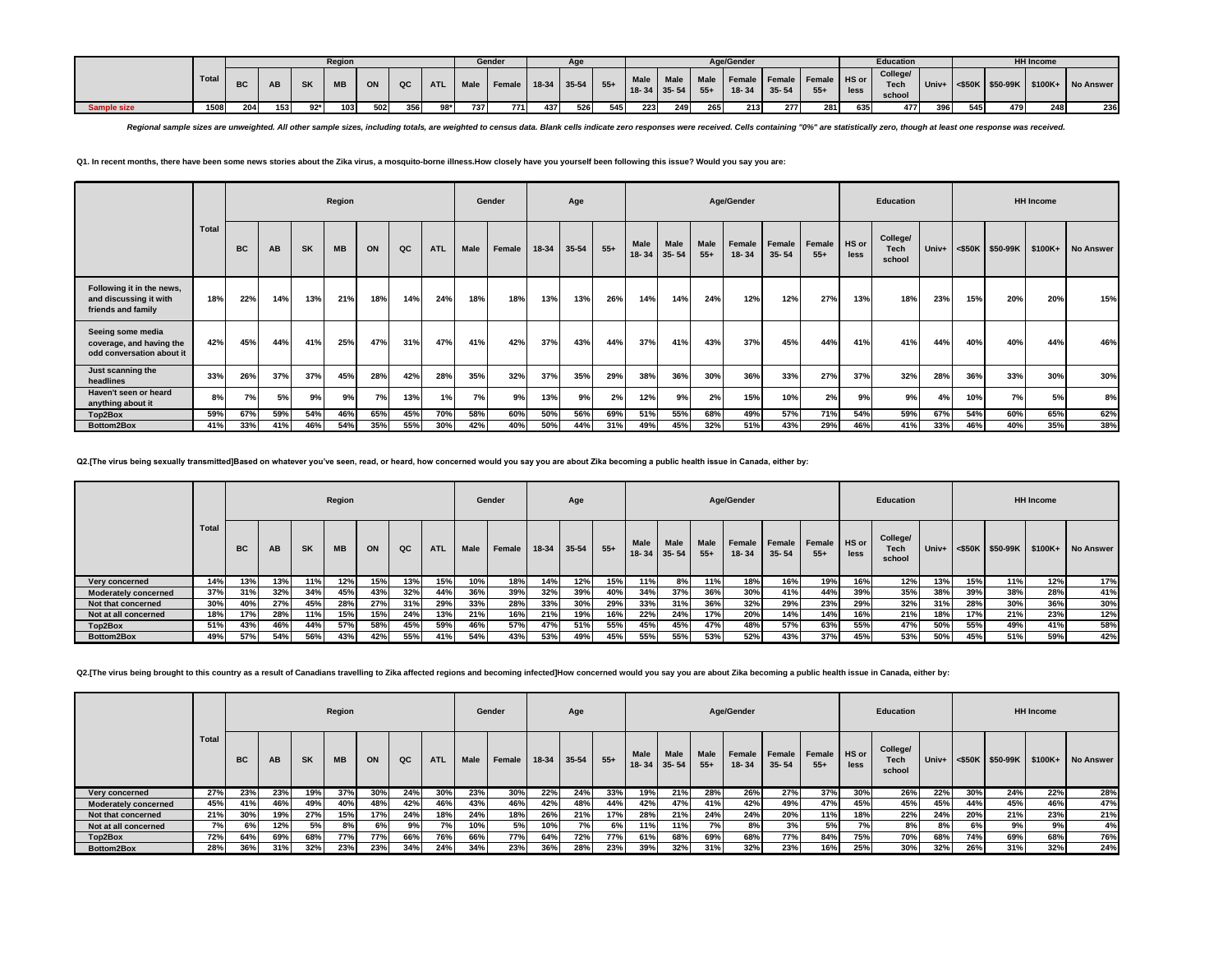## Q3.[The health of the Canadian Olympic team travelling to Rio]Brazil has been one of the countries most affected by Zika to date and it will also be hosting the 2016 Summer Olympics this August. How concerned are you about

|                             |              |           |           |           | Region    |     |     |            |      | Gender     |         | Age   |       |                     |             |                      | Age/Gender          |                     |                 |               | <b>Education</b>                  |     |     |     | <b>HH</b> Income |                                               |
|-----------------------------|--------------|-----------|-----------|-----------|-----------|-----|-----|------------|------|------------|---------|-------|-------|---------------------|-------------|----------------------|---------------------|---------------------|-----------------|---------------|-----------------------------------|-----|-----|-----|------------------|-----------------------------------------------|
|                             | <b>Total</b> | <b>BC</b> | <b>AB</b> | <b>SK</b> | <b>MB</b> | ON  | QC  | <b>ATL</b> | Male | Female     | $18-34$ | 35-54 | $55+$ | Male<br>18-34 35-54 | <b>Male</b> | <b>Male</b><br>$55+$ | Female<br>$18 - 34$ | Female<br>$35 - 54$ | Female<br>$55+$ | HS or<br>less | College/<br><b>Tech</b><br>school |     |     |     |                  | Univ+ <\$50K   \$50-99K   \$100K+   No Answer |
| Very concerned              | 26%          | 26%       | 17%       | 18%       | 37%       | 32% | 22% | 23%        | 22%  | 30%        | 19%     | 21%   | 36%   | 17%                 | 16%         | 30%                  | 22%                 | 26%                 | 41%             | 29%           | 24%                               | 24% | 30% | 24% | 18%              | 30%                                           |
| <b>Moderately concerned</b> | 45%          | 41%       | 49%       | 53%       | 44%       | 46% | 41% | 53%        | 43%  | 47%        | 48%     | 45%   | 43%   | 46%                 | 42%         | 42%                  | 49%                 | 47%                 | 45%             | 46%           | 46%                               | 42% | 44% | 46% | 46%              | 45%                                           |
| Not that concerned          | 19%          | 24%       | 20%       | 23%       | 9%        | 15% | 25% | 17%        | 21%  | 18%        | 21%     | 22%   | 15%   | 21%                 | 23%         | 20%                  | 21%                 | 21%                 | 11%             | 17%           | 20%                               | 23% | 19% | 19% | 25%              | 17%                                           |
| Not at all concerned        | 10%          | 9%        | 14%       | 6%        | 10%       | 8%  | 12% | 6%         | 14%  | 5%         | 12%     | 12%   | 5%    | 16%                 | 18%         | 8%                   | 8%                  | 6%                  | 3%              | 8%            | 10%                               | 12% | 8%  | 12% | 12%              | 8%                                            |
| Top2Box                     | 71%          | 67%       | 66%       | 71%       | 81%       | 78% | 63% | 77%        | 65%  | <b>77%</b> | 67%     | 66%   | 79%   | 63%                 | 58%         | 72%                  | 71%                 | 73%                 | 86%             | 75%           | 70%                               | 66% | 74% | 70% | 64%              | 75%                                           |
| Bottom2Box                  | 29%          | 33%       | 34%       | 29%       | 19%       | 22% | 37% | 23%        | 35%  | 23%        | 33%     | 34%   | 21%   | 37%                 | 42%         | 28%                  | 29%                 | 27%                 | 14%             | 25%           | 30%                               | 34% | 26% | 30% | 36%              | 25%                                           |

Q3.[People who go to the Olympics bringing the Zika virus back to their home country]Brazil has been one of the countries most affected by Zika to date and it will also be hosting the 2016 Summer Olympics this August. How

|                             |              |           |           |           | Region    |     |     |            |      | Gender |       | Age   |       |                          |                          |                      | Age/Gender          |                            |                         |      | Education                         |       |     |                    | <b>HH Income</b> |                   |
|-----------------------------|--------------|-----------|-----------|-----------|-----------|-----|-----|------------|------|--------|-------|-------|-------|--------------------------|--------------------------|----------------------|---------------------|----------------------------|-------------------------|------|-----------------------------------|-------|-----|--------------------|------------------|-------------------|
|                             | <b>Total</b> | <b>BC</b> | <b>AB</b> | <b>SK</b> | <b>MB</b> | ON  | QC  | <b>ATL</b> | Male | Female | 18-34 | 35-54 | $55+$ | <b>Male</b><br>$18 - 34$ | <b>Male</b><br>$35 - 54$ | <b>Male</b><br>$55+$ | Female<br>$18 - 34$ | <b>Female</b><br>$35 - 54$ | Female   HS or<br>$55+$ | less | College/<br><b>Tech</b><br>school | Univ+ |     | $<$ \$50K \$50-99K |                  | \$100K+ No Answer |
| Very concerned              | 34%          | 31%       | 25%       | 23%       | 41%       | 40% | 27% | 39%        | 30%  | 37%    | 30%   | 29%   | 41%   | 27%                      | 25%                      | 37%                  | 33%                 | 32%                        | 45%                     | 39%  | 31%                               | 29%   | 37% | 31%                | 26%              | 38%               |
| <b>Moderately concerned</b> | 42%          | 40%       | 46%       | 51%       | 40%       | 42% | 42% | 41%        | 41%  | 43%    | 44%   | 43%   | 41%   | 43%                      | 41%                      | 39%                  | 44%                 | 44%                        | 42%                     | 41%  | 44%                               | 41%   | 40% | 43%                | 43%              | 44%               |
| Not that concerned          | 18%          | 24%       | 22%       | 23%       | 10%       | 13% | 23% | 14%        | 20%  | 16%    | 19%   | 21%   | 14%   | 21%                      | 20%                      | 18%                  | 18%                 | 21%                        | 11%                     | 14%  | 18%                               | 24%   | 18% | 17%                | 24%              | 13%               |
| Not at all concerned        | 6%           | 5%        | 7%        | 3%        | 9%        | 6%  | 8%  | 6%         | 10%  | 3%     | 7%    | 8%    | 4%    | 9%                       | 14%                      | 6%                   | 6%                  | 3%                         | 2%                      | 6%   | 7%                                | 6%    | 4%  | 9%                 | 7%               | 6%                |
| Top2Box                     | 76%          | 71%       | 71%       | 74%       | 81%       | 82% | 69% | 80%        | 71%  | 80%    | 73%   | 71%   | 82%   | 70%                      | 65%                      | 76%                  | 76%                 | 77%                        | 87%                     | 80%  | 75%                               | 69%   | 77% | 74%                | 69%              | 81%               |
| Bottom2Box                  | 24%          | 29%       | 29%       | 26%       | 19%       | 18% | 31% | 20%        | 29%  | 20%    | 27%   | 29%   | 18%   | 30%                      | 35%                      | 24%                  | 24%                 | 23%                        | 13%                     | 20%  | 25%                               | 31%   | 23% | 26%                | 31%              | 19%               |

**Have you or anyone in your household traveled to any of the areas highlighted on the map in the last five years?**

|                                                                 |       |     |           |           | Region    |     |     |            |      | Gender        |       | Age   |       |                          |                          |                      | Age/Gender      |                            |                       |      | Education                         |       |     |                 | <b>HH Income</b> |                   |
|-----------------------------------------------------------------|-------|-----|-----------|-----------|-----------|-----|-----|------------|------|---------------|-------|-------|-------|--------------------------|--------------------------|----------------------|-----------------|----------------------------|-----------------------|------|-----------------------------------|-------|-----|-----------------|------------------|-------------------|
|                                                                 | Total | BC  | <b>AB</b> | <b>SK</b> | <b>MB</b> | ON  | QC  | <b>ATL</b> | Male | <b>Female</b> | 18-34 | 35-54 | $55+$ | <b>Male</b><br>$18 - 34$ | <b>Male</b><br>$35 - 54$ | <b>Male</b><br>$55+$ | Female<br>18-34 | <b>Female</b><br>$35 - 54$ | Female HS or<br>$55+$ | less | College/<br><b>Tech</b><br>school | Univ+ |     | <\$50K \$50-99K |                  | \$100K+ No Answer |
| Yes, I have                                                     | 25%   | 26% | 32%       | 26%       | 19%       | 28% | 17% | 22%        | 28%  | 22%           | 23%   | 24%   | 27%   | 25%                      | 28%                      | 29%                  | 21%             | 20%                        | 24%                   | 16%  | 25%                               | 37%   | 14% | 29%             | 37%              | 27%               |
| Yes, someone else in my<br>household has                        | 13%   | 12% | 19%       | 12%       | 6%        | 11% | 15% | 15%        | 15%  | 11%           | 17%   | 11%   | 12%   | 19%                      | 15%                      | 12%                  | 16%             | 8%                         | 11%                   | 9%   | 13%                               | 20%   | 10% | 13%             | 23%              | 12%               |
| No, no one in my<br>household has been to any<br>of these areas | 69%   | 69% | 58%       | 67%       | 79%       | 66% | 74% | 72%        | 65%  | 72%           | 66%   | 72%   | 68%   | 63%                      | 65%                      | 66%                  | 69%             | 78%                        | 69%                   | 77%  | 69%                               | 54%   | 79% | 64%             | 55%              | 67%               |